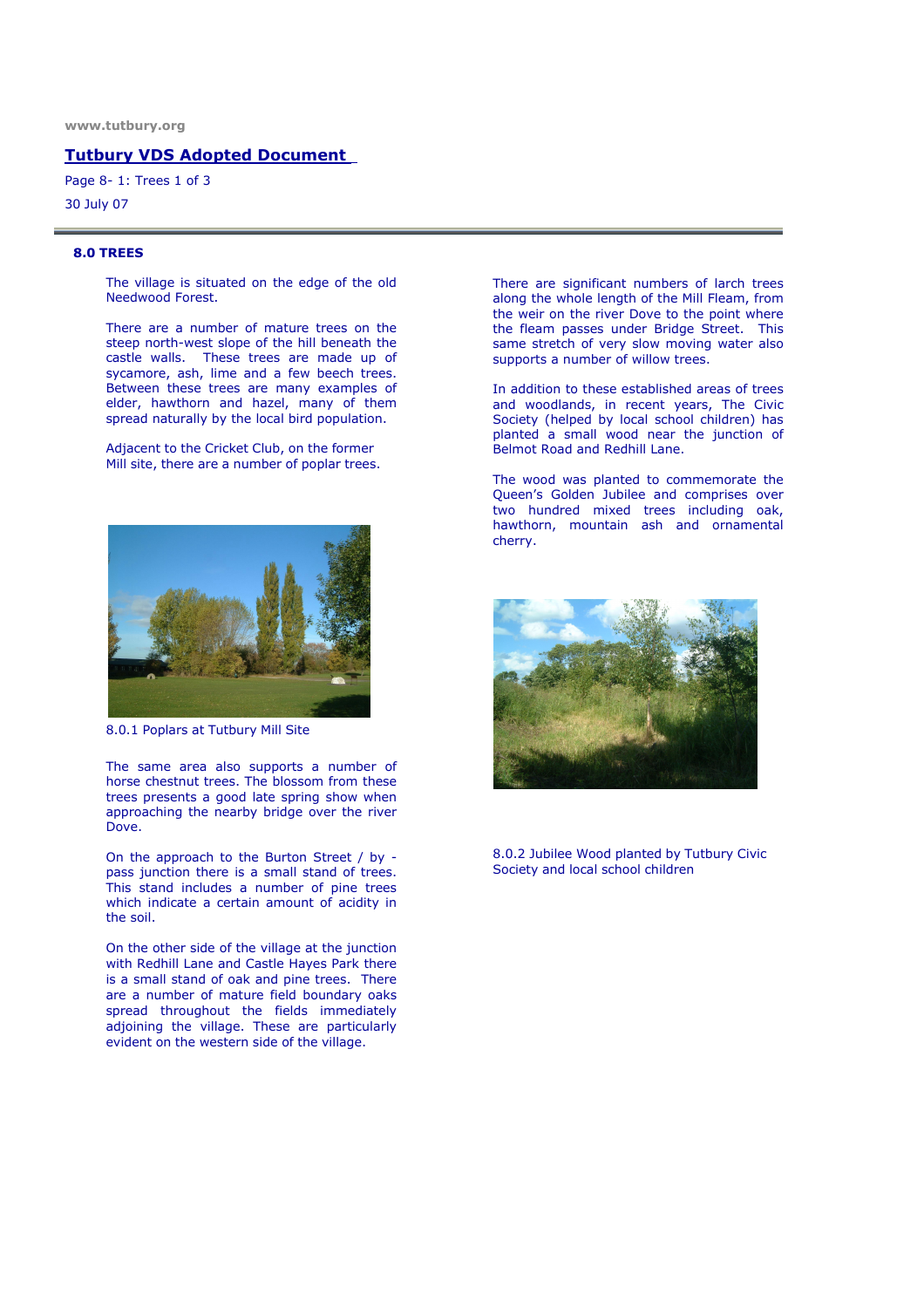## Tutbury VDS Adopted Document

30 July 07 Page 8 - 2: Trees 2 of 3

#### Design Comment

For the most part, the village tree landscape is created by trees found in the gardens of individual householders.

It will be important for future generations that the existing tree landscape is protected from unnecessary damage.

Developers should be encouraged to protect existing trees.

New developments will be required to be submitted with landscaping schemes